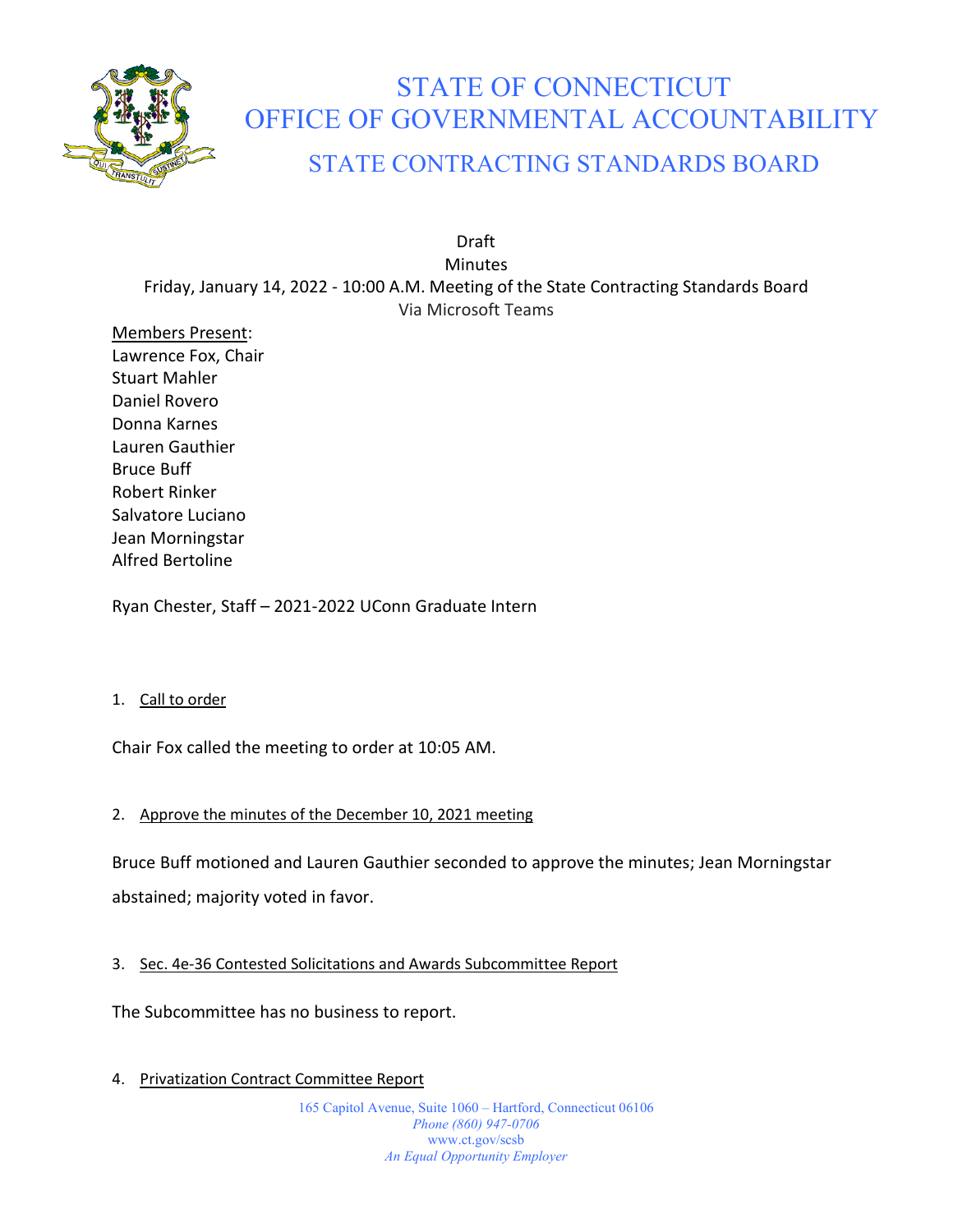Robert Rinker stated that the committee requested additional information from DMHAS concerning SEIU 1199's claim about a residential facility for youth that had closed and been privatized, and that work had never previously been privatized. We requested a response from DHMAS to which they responded timely. We forwarded that response to SEIU 1199's President Mr. Baril. Mr. Baril has yet to respond so we have postponed our committee meeting until he responds. The facility is closed so there is time to postpone the meeting to February 4<sup>th</sup>, 2022 to give Mr. Baril time to respond.

## 5. Audit Work Group

The audit work group has no business to report.

## 6. Update from Connecticut Port Authority Review

Lauren Gauthier stated that the CPA Report is finished and being sent around to work group members for final comments. We will be sending the report to the CPA on January 20<sup>th</sup> with comments due from the CPA by January 28<sup>th</sup> so we have time to present the report on February 4<sup>th</sup> CSB meeting.

Chair Fox thanked Lauren Gauthier for all the work she has put into this report as the chief writer for this task.

## 7. Update on possible disqualification of contractor action

Chair Fox stated that there is no business to report. Executive Director David Guay is continuing to work on this issue.

## 8. Other business

Chair Fox reported that the meeting with OPM Secretary McCaw had to be rescheduled to a future date.

> 165 Capitol Avenue, Suite 1060 – Hartford, Connecticut 06106 *Phone (860) 947-0706*  www.ct.gov/scsb *An Equal Opportunity Employer*

2